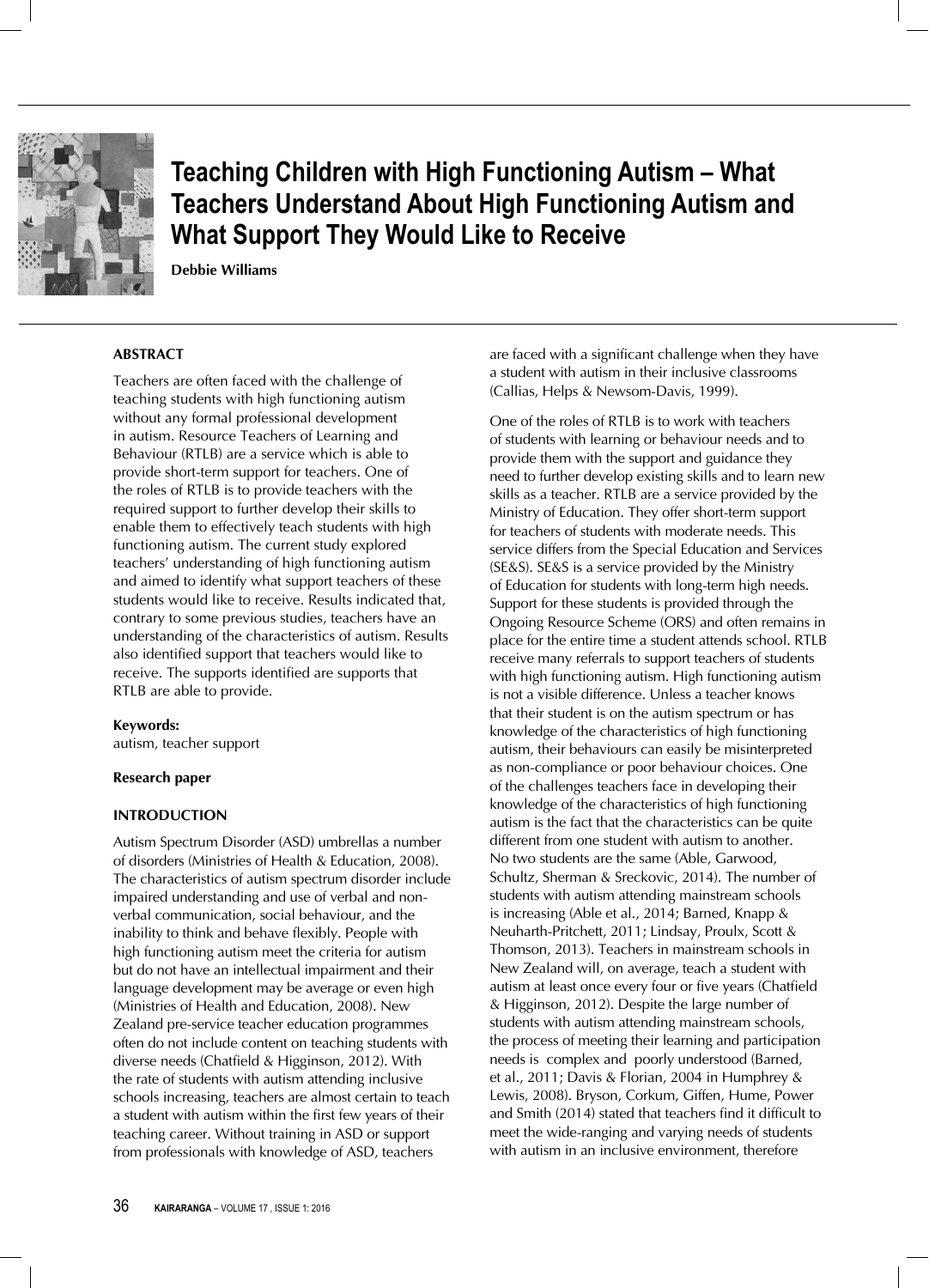training professionals to educate and support students with autism can be a significant challenge in the field of autism.

The issues and concerns raised by teachers in regards to the effective teaching of students with autism appear to be overwhelmingly universal (Burns, Leblanc & Richardson, 2009). The purpose of the current study was to explore what teachers know about high functioning autism and what support they would like to receive to assist them in meeting these students needs. There is little published New Zealand research in the area of teaching high functioning autistic students so the current study is timely and relevant. The data obtained from the current study is useful not only for RTLB but also for principals, special education needs co-ordinators and other education professionals such as those concerned with initial teacher education or those thinking about professional development and learning needs of teachers. It will further enable education professionals to meet the needs of teachers who request assistance and support for teaching students with high functioning autism.

# **TEACHERS' UNDERSTANDING OF AUTISM**

Cassimos, Polychronopoulou, Syriopoulu-Delli and Tripsianis (2012) and Campbell and Segall (2012) stated that although some studies have acknowledged the importance of teachers' knowledge of ASD, there has not been a lot of research in this field. These authors distributed questionnaires to assess teachers' knowledge of autism. The studies clearly identified teachers' lack of knowledge of autism. Many teachers responded that they were not capable of recognising autistic characteristics and did not know that autism is hereditary (Cassimos et al., 2012). Over two thirds of teachers surveyed by Campbell and Segall (2012) thought that autism disorders only existed in childhood and that with proper interventions children would outgrow autism. Many teachers thought that autism could be caused by early childhood trauma. More than half thought that all children with autism are similar to one another. Over half did not know that the diagnosis for Asperger's Syndrome is the same as the diagnosis for high functioning autism (Campbelll & Segall, 2012).

Research published by Mavropoulou and Padeliadu (2000), Barned et al. (2011) and Callias, Helps and Newsom-Davis (1999) found similarities with relation to the misconceptions revealed by Cassimos et al. (2012) and Campbell and Segall (2012) but their results also show evidence of teachers' correct knowledge of characteristics of autism. When Mavropoulou and Padeliadu surveyed pre-service teachers about the specifics of Asperger's Syndrome and high functioning autism, more than 80 percent had the correct understanding about the diagnostic

criteria. This contradicts the findings of Campell and Segall. Teachers in the Barned et al. study understood that medication does not treat the core symptoms of autism and that the core characteristics of autism included social and language difficulties and sensory impairments (Barned et al., 2011). Teachers in the Callias et al. (1999) study were aware that classroom organisation such as predictability, explicit instruction and structure can make a difference to the behaviour of a student with autism.

## **TEACHERS LACK PROFESSIONAL DEVELOPMENT**

Often teachers do not have enough professional development in the area of autism and this lack of professional development may contribute to the many challenges of working with students with autism in inclusive classrooms (Barnard, Broach, Potter & Prior, 2002; Callias et al., (1999). Callias et al., in a study designed to gather information regarding professional development about autism received by teaching professionals and about their professional development needs, surveyed 72 teachers and support staff. The results revealed that although approximately 70 percent of the participants had worked with children on the autistic spectrum, only 5 percent had received specific professional development in their teaching qualification and 5 percent had attended in-service training days. Teachers in mainstream schools are working with students on the autistim spectrum without formal training or professional development in the area of autism ( Barnard et al., 2002; Callias et al., 1999).

### **Teachers Want and Need to Receive Professional Development**

Lack of professional development has been identified as one of the challenges faced by teachers of children with autism in mainstream classrooms with some studies showing that teachers feel they lack adequate information about autism and how to work with students in their classroom (Lindsay, Proulx, Scott & Thomson, 2013). However, studies inquiring about the willingness of teachers to receive professional development in the area of autism have been carried out in recent years (Clinton et al., 2014; Humphrey & Symes, 2013). A major finding was that both beginning teachers and experienced teachers would like to receive professional development in teaching children with autism. Teachers have expressed the desire to not only participate but also implement professional development activities in the area of autism (Clinton et al., 2014). In a study by Humphrey and Symes (2013), as many as 80 percent of teachers - including members of senior management and special education needs coordinators - indicated a willingness to receive professional development on autism if it was made available.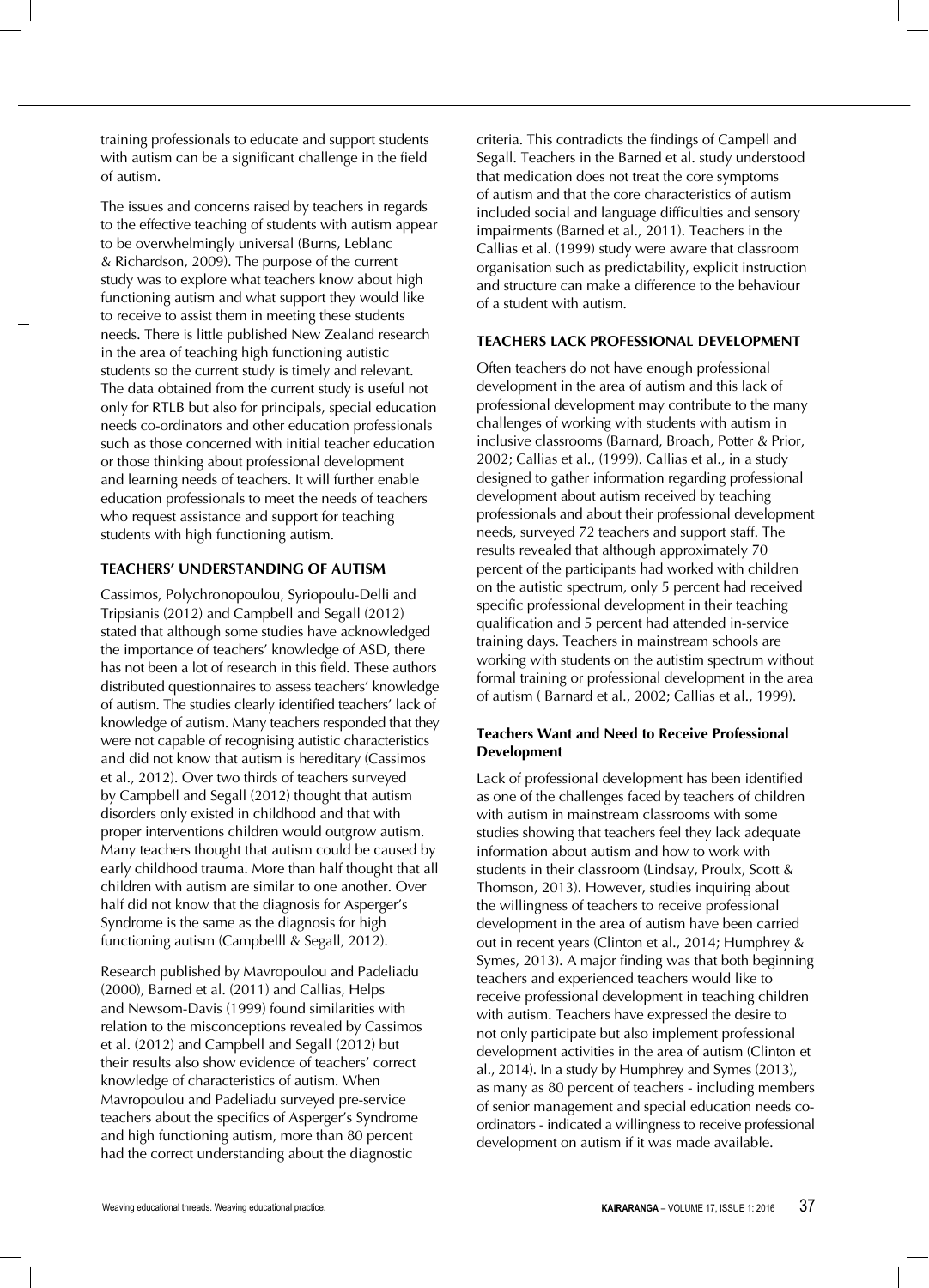Even a small amount of professional development is helpful for teachers, especially beginning teachers, to work effectively with students with autism. A professional development session as small as three hours and twenty minutes is enough to increase knowledge of autism and evidence-based practices along with an increase in comfort levels with potentially teaching a student with autism (Burns et al., 2009). Teachers have reported that the most helpful professional development they have received was hands-on training, mentoring by colleagues with experience in teaching students with autism, and workshops held by the school and by outside agencies (Bryson et al., 2004).

### **Additional Support Teachers Would Like to Receive**

Resource Teachers of Learning and Behaviour (RTLB) aim to support teachers to meet the needs of students with diverse needs in mainstream classrooms. In order to provide effective support for teachers working with students with high functioning autism we need to consider the support teachers have identified as useful to them. Studies have identified a comprehensive list of support that teachers would like to receive. For example, Glashan, MacKay and Grieve (2004) found that one of the most useful aspects of attending one day courses is the chance to meet other teachers in the same situation, and that one of the greatest needs of teachers is the reassurance that the strategies they have developed are acceptable. Teachers highlighted the need for collaboration between teachers, special education teachers, school psychologists and parents (Able et al., 2014). An important finding from Campbell and McGregor (2001) was that it is not only the teachers with little or no experience of teaching students with autism who would like to receive support but also the teachers with experience of teaching students with autism. Teachers experienced in teaching students with autism listed practical advice and strategies; observations and 'hands-on' experience with the student; regular contact and follow-ups with parents, teachers and students; advising teachers about individual needs in all areas of school life; training to raise awareness at school level; written guidelines and information on courses; programmes of study for the student, and exchange visits with other schools as supports they would find beneficial. Teachers without experience in teaching students with autism identified supports such as the demonstration of strategies, provision of material on autism and assistance with individual action plans as assistance they would consider helpful (Campbell & McGregor, 2001).

As important as it is to consider support that teachers would like to receive, consideration also needs to be given to support that is offered but is viewed by teachers as ineffective or needing improvement.

Emam and Farrell (2009) have found that teachers want the support of a teacher-aide who works closely with the pupil and that the role of a teacher-aide is indispensable. However, Glashan, MacKay and Grieve (2004) found that although teacher-aides were regarded very highly, teachers were stressed by having to direct a teacher-aide when they didn't have the necessary knowledge themselves. Teachers felt that the support of a teacher-aide was adequate only if the teacher-aide had knowledge of autism. Teachers value collaboration between special education teachers and psychologists (Able et al., 2014) but teachers are sometimes confused about the role of special education teachers and how they can access the service (Glashan, MacKay & Grieve, 2004).

The remainder of this paper discusses a small study investigating teachers' understanding of high functioning autism and what support they would like to receive to further develop their skills in teaching students with high functioning autism in mainstream classes.

### **METHOD**

The study was carried out in one primary school in New Zealand. This particular school was chosen for two reasons. One, it is a large primary school with a high number of teaching staff and, two, because it is a school I have not worked in so there was no conflict of interest. Permission was gained from the school principal to conduct and publish this study. All teachers on the staff were invited to participate regardless of whether or not they had previously taught children with high functioning autism. The invitation to participate was also extended to the management team: they also teach in classrooms from time to time. Support staff were not invited to participate because the aim of the inquiry was to explore the knowledge and needs of teachers.

An introductory telephone call was made to the principal of the participating school and the topic and purpose of the inquiry was explained. This was followed by a letter and a copy of the questionnaire requesting permission to invite the teaching staff to participate. An information sheet explaining the purpose of the inquiry was personally distributed at a weekly staff meeting. Teachers were given the opportunity to ask questions and were encouraged to contact the researcher if they had any queries. Participants were given ten days to submit the completed questionnaire. A reminder was issued to the participants via the online daily staff notices after one week.

The data was gathered using a Survey Monkey questionnaire consisting of ten questions (see Appendix 1).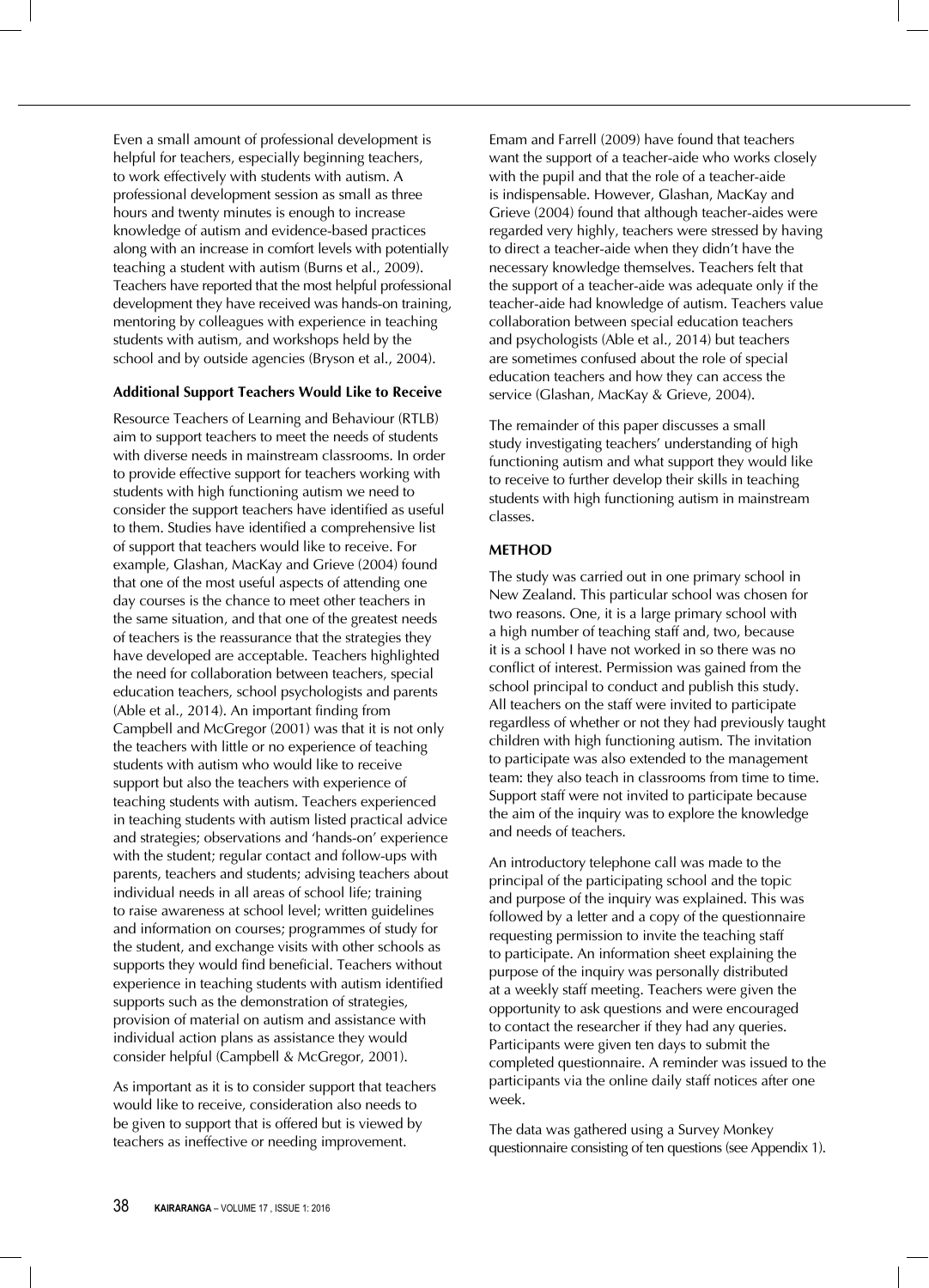The questionnaire was divided into four sections: teachers' knowledge of high functioning autism; professional development received by teachers; professional development teachers would like to receive, and support teachers would like to receive. The questions were designed to gather both quantitative and qualitative data. The questionnaire began by asking participants to indicate their experience of teaching students with high functioning autism. Three of the questions required a true or false response. Two questions were multi-choice where the participants were asked to choose all of the options that applied to them. These two questions included an 'other, please specify' option. Two questions asked the participants to rate a statement using a 5-point Likert scale and two questions required a brief written response. The questionnaires were automatically emailed to the researcher when participants submitted their completed questionnaire.

Thirty one teachers were invited to participate. Eleven teachers responded. Seven of the eleven teachers indicated that they had not had any experience of teaching children with high functioning autism.

Quantitative data was automatically analysed through Survey Monkey thus errors arising from faulty data management was avoided. Simple numerical techniques were used to analyse the data. Qualitative data collected as written responses were systematically recorded individually and have been included in the results.

### **RESULTS**

#### **Teachers' Knowledge of High Functioning Autism**

Six questions in the questionnaire explored teachers' knowledge of high functioning autism. Results show that teachers in this study had a good understanding that interventions that work for one child with high functioning autism may not work for all. Teachers knew that not all children with high functioning autism have the same characteristics. More than half of the participants were aware that the diagnostic criteria for Asperger's Syndrome is the same as the criteria for high functioning autism. Nearly all of the teachers understood that autism is not caused by a traumatic experience early in life and that even with effective intervention children will not outgrow autism. All but one of the teachers who participated in this study were able to identify characteristics of high functioning autism. The majority listed anxiety, difficulties with social skills, social interactions and communication skills as what they considered to be the main characteristics of high functioning autism. Other characteristics listed were the dislike of change, repetitive noises and rhythm, hypersensitivity, being 'in their own world', and preoccupation with a special interest.

#### **Professional Development Received by Teachers**

Less than half of the participants indicated that they had received professional development in the area of high functioning autism during their teaching career. Two of the five participants who had received professional development completed courses specifically relating to ASD. The remaining three participants indicated that they had received professional development from their Special Education Needs Co-ordinator (SENCo), Resource Teacher of Learning and Behaviour (RTLB), Speech Language Therapist (SLT), Occupational Therapist (OT) and colleagues. Five participants did not respond to the question. It is assumed that these participants did not respond because they have not received professional development in this area.

### **Table 1** *Professional Development Teachers Would Like to Receive*

| <b>Types of professional development</b>                                | <b>Responses</b> |     |
|-------------------------------------------------------------------------|------------------|-----|
| Visiting other classrooms with students with<br>high functioning autism | 8                | 80% |
| A series of workshops                                                   | 7                | 70% |
| Training included in a staff meeting                                    | 4                | 40% |
| One day workshop                                                        | 3                | 30% |
| Other suggestions                                                       |                  | 20% |

\*Note: only 10 of the 11teachers responded to this question

Participants were asked to choose the types of professional development they would find helpful from a list of four examples of professional development. The responses indicated that most teachers would like the opportunity to visit other classrooms with students with high functioning autism. Other suggestions of professional development participants would like to receive were short overviews and a series of workshops where the teachers try out strategies in between workshops. One participant did not respond to this question.

#### **Table 2** *Support Teachers Would Like to Receive*

| <b>Types of support for teachers</b>                                                                    | <b>Responses</b> |                |
|---------------------------------------------------------------------------------------------------------|------------------|----------------|
| Working alongside professionals trained to<br>work with students with high functioning<br>autism        | 11               | 100%           |
| Practical advice and strategies                                                                         | 11               | 100%           |
| Support from colleagues with more experience<br>with teaching children with high functioning<br>autism. |                  | $10 \t91\%$    |
| Resources                                                                                               |                  | $10\quad 91\%$ |
| Teacher-aide                                                                                            | 10               | 91%            |
| Encouragement and reassurance                                                                           | 8                | 73%            |
| Other suggestions                                                                                       | 1                | 9%             |
| Total respondents 11                                                                                    |                  |                |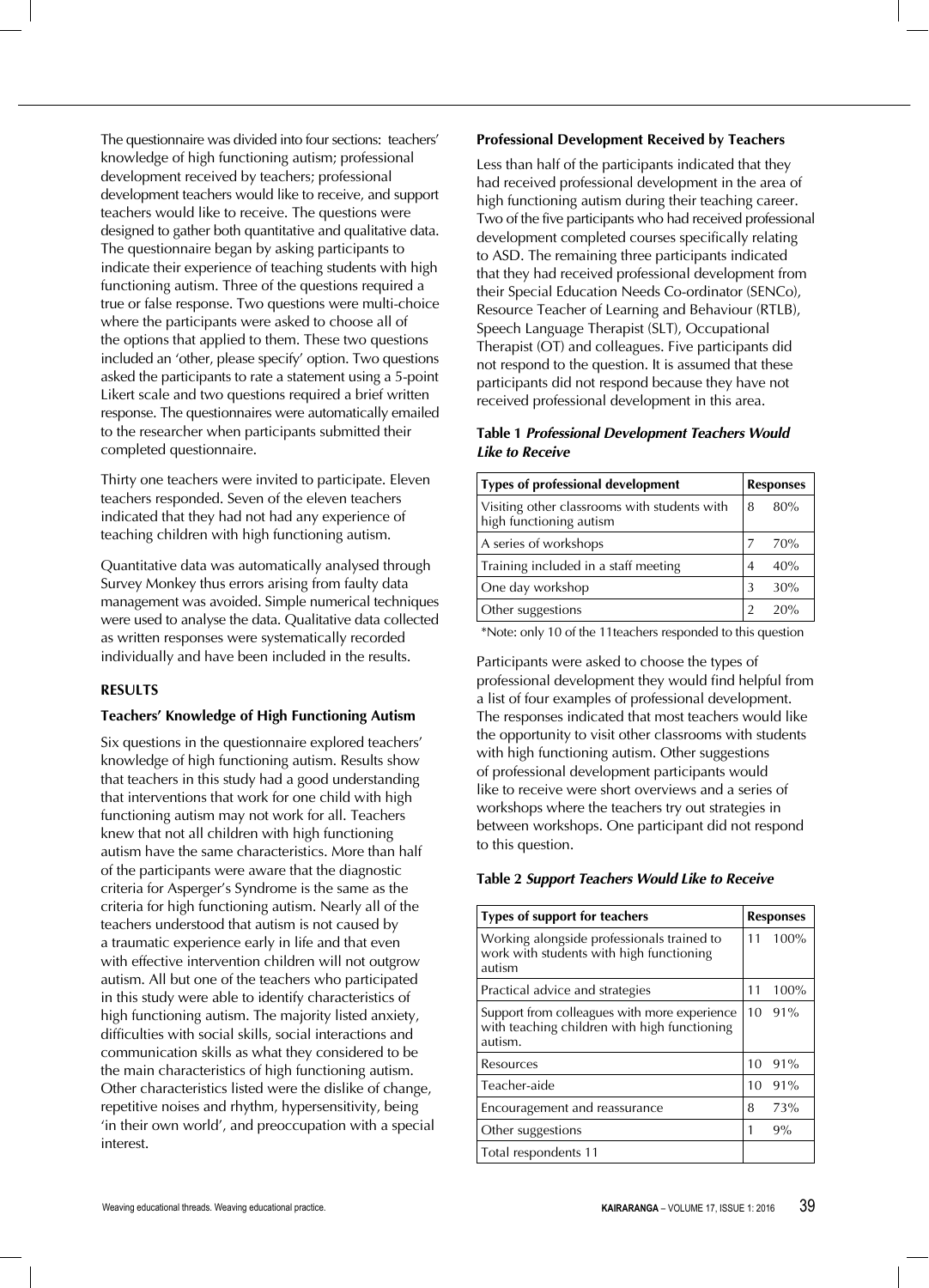Participants were asked to identify what types of supports they would like to receive if they had a child in their class with high functioning autism. They were provided with a list of suggested types of support and were asked to choose all supports they would find helpful and also specify any other support they would find helpful. In addition to the suggested types of support provided in the questionnaire, one participant specified time to work one-to-one with the student to gain an understanding of how the individual thinks and works, support tailored to the individual needs of the student, and support with communication skills as other support that would be helpful to teachers.

## **DISCUSSION**

The aim of this study was to investigate two questions: 1) What are teachers' understandings about teaching students with high functioning autism? and 2) What support would teachers like to receive to increase their confidence in teaching students with high functioning autism in their mainstream class? The purpose of exploring these two questions was to provide RTLB with data to further enable effective support and assistance for teachers of students with high functioning autism

Results indicate that the teachers in this study have an understanding of high functioning autism as evidenced in the high percentage of correct responses to the survey questions relating to teachers' knowledge. The majority of the participants understood the similarities between the diagnostic criteria for high functioning autism and Asperger's Syndrome and that autism is not caused through a traumatic experience. Most participants knew that children will not outgrow autism even with an effective intervention and that one intervention will not necessarily be effective for all children with high functioning autism. Participants were able to list a variety of characteristics of high functioning autism. These results differ to the findings of Cassimos et al. (2012) and Campbell and Segall (2012) who identified teachers lacked knowledge in all of the knowledge-based questions asked in the current study. A possible reason for this contradiction in findings may be that teachers are becoming more aware of autism due to the increase in the number of children diagnosed with autism in recent years (Able et al., 2014; Barned et al., 2011; Lindsay et al., 2013).

Despite the increase in students with autism in schools (Barnard et al., 2002; Callias et al., 1999) teachers in this study indicated a lack of professional development in the area of autism. Five participants did not answer the question asking if they had received professional development in the area of high functioning autism. The assumption could be made from this lack

of response that these teachers had not received professional development. These results are consistent with the findings of Callias et al. (1999) and Barnard et al. (2002).

Other important findings of this study are that teachers would like to receive some form of professional development in high functioning autism. Of the four professional development options listed in the questionnaire for participants to choose from, most teachers indicated that they would like to visit other classrooms with students with high functioning autism. This form of professional development is aligned with the new approach to professional learning and development recently announced by the Minister of Education (Parata, 2015). An advisory group was established to provide a report to the Ministry of Education which sets out their thinking about a new approach and principles for professional learning and development (Professional Learning and Development Advisory Group, 2014). Evidence in the report suggests that professional learning development is effective when leaders and teachers collaborate with colleagues internal or external to the school. Barrar, Fung, Timperley and Wilson (2007) report that teachers getting together in formal learning opportunities or less-formal discussion groups and talking about problems is a valuable form of learning. The idea of professionals learning from and with each other is not new. Rogoff (1994) wrote that the concept of a community of learners is based on the premise that people learn as they participate in shared undertakings with others with all playing active roles. This contrasts with models of learning based on the belief that learning occurs through transmission of knowledge from experts to the learner who plays a passive role.

Teachers in this study have clearly indicated that they want to receive professional development in the area of high functioning autism. It was clearly indicated that they would value support in the form of working alongside professionals trained to work with students with high functioning autism and receiving support from colleagues with more experience with teaching children with high functioning autism. This finding is evidence that teachers want to engage in learning opportunities such as the community of learners described by Rogoff (1994). Interestingly, only a few teachers indicated that they would be keen to attend a one day workshop. Although one day presentations and workshops have been described as 'one hit wonders' (Chatfield & Higginson, 2012), Burns et al. (2009) reported that small amounts of professional development are helpful for teachers working with students with autism. This finding could be an indication that professional development considered beneficial to teachers is moving away from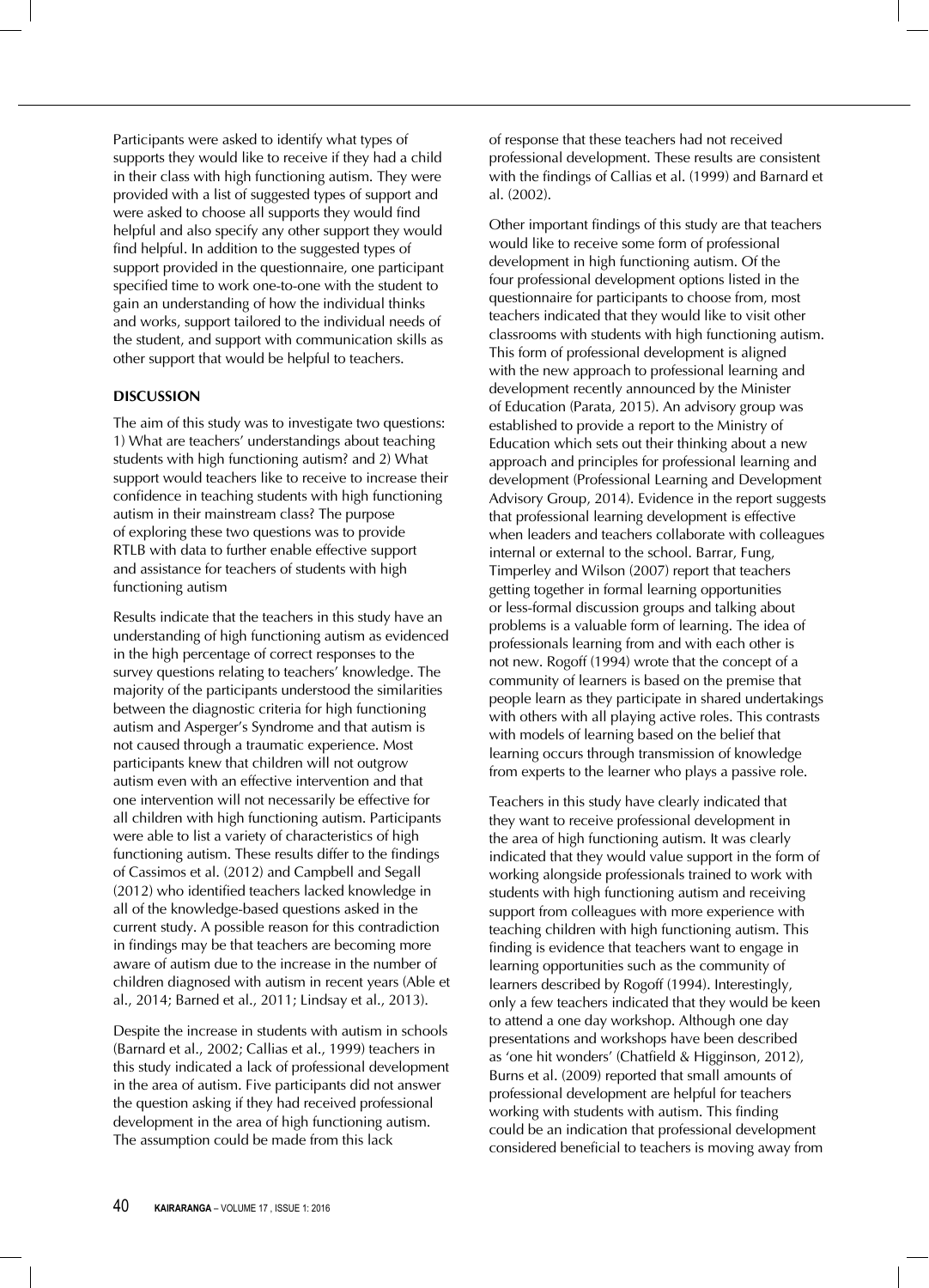the learning model where experts deliver the content to communities of practice where learners learn from each other.

Professional development is one way of supporting teachers to effectively teach students with high functioning autism but there are other forms of support available for teachers. One of the aims of the current study was to inquire about additional support teachers might like to receive. Participants were asked to choose from a list of five possible supports for teachers of high functioning autistic students in mainstream classes that they would like to receive. Nearly all of the participants indicated they would like teacheraide support and the majority indicated that all five choices would be forms of support they would like. There is no way to know if the participants chose the supports because they are supports they would find helpful or if they chose them simply because they were the supports listed in the questionnaire. If the supports were chosen because they are examples of support that teachers would value, this identifies implications for RTLB. Teacher-aide support, practical advice and strategies, support from colleagues with more experience with teaching children with high functioning autism, resources, encouragement and reassurance, and working alongside professionals to work with students with high functioning autism are all supports that RTLB are able to provide.

The findings from the current study highlight the need for RTLB to ensure that teachers are aware of the support they are able to provide and how they can access this support to enable them to further develop their skills in teaching students with high functioning autism.

### **LIMITATIONS**

While the results of the current study provides some valuable suggestions for RTLB there are limitations in the research which need to be considered for future studies. One important limitation of the current study is the small sample size. The participating school was chosen because of the large number of teaching staff but despite meeting with the staff to explain the purpose of the study only 35 percent participated in the survey. A further limitation was the limited number of response choices associated with some questions. More responses in the text boxes would have provided further data. A further limitation was the length of the questionnaire, it contained only ten questions. More data could have been obtained if the questionnaire contained more questions, however this had to be weighted up with the need for the questionnaire to be able to be completed in a very short time as teachers are very busy people and they do not have time to participate in lengthy surveys.

### **CONCLUSIONS**

Research clearly shows that teachers would like to receive professional development in the area of teaching students with autism and they are willing to engage in professional development courses to increase their knowledge and confidence to effectively teach students with autism in mainstream classes. It is not only teachers with little or no experience of teaching students with autism who are seeking knowledge and support but also teachers who have had experience with students with autism.

Teachers have identified working alongside professionals trained to work with students with high functioning autism and practical advice and strategies as forms of support they would like to receive to assist them with teaching students with autism. Teachers identified visiting other classrooms with students with high functioning autism as professional development they would find helpful. These findings support the new approach to professional learning and development reported to the Ministry of Education by the Professional Learning and Development Advisory Group (2014).

Findings from this study highlights implications for RTLB. The support and professional development that teachers are asking for can be provided by RTLB. The Resource Teacher of Learning and Behaviour Service Toolkit states that schools can expect that RTLB will work alongside teachers to provide practical support and advice, assist to build teacher capability and collaborate with other agencies. Through a seamless approach, RTLB will enable teachers to meet the needs of diverse learners (Ministry of Education, n.d).

#### **REFERENCES**

- Able, H., Garwood, J., Schultz, T., Sherman, J., & Sreckovic, M. (2014). Views from the trenches: Teacher and student supports needed for full inclusion of students with ASD. *Teacher Education and Special Education: The Journal of the Teacher Education Division of the Council for Exceptional Children, 38*(1), 44-57. doi: 10.1177/0888406414558096
- Barnard, J., Broach, S., Potter, D., & Prior, A. (2002). *Autism in Scotland's schools crisis or challenge?*  London: The National Autistic Society.
- Barned, N., Kanpp, N., & Neuharth-Pritchett, S. (2011). Knowledge and attitudes of early childhood preservice teachers regarding the inclusion of children with autism spectrum disorder. *Journal of Early Childhood Teacher Education, 32*(4), 302-321. doi: 10.1080/10901027.2011.622235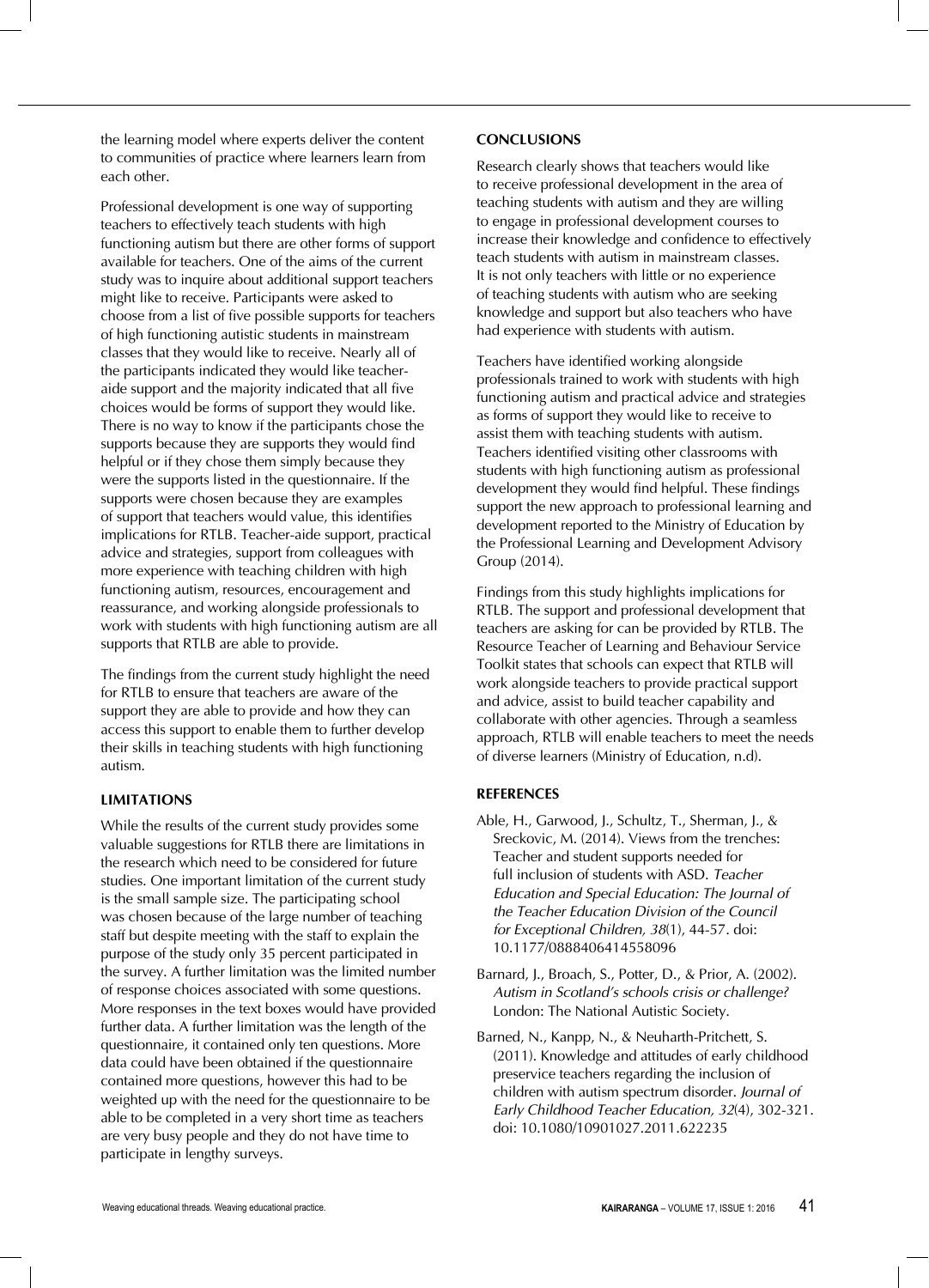Barrar, H., Fung, I., Timperley, H., & Wilson, A. (2007). *Teacher professional learning and development: Best evidence synthesis.* Wellington, New Zealand: Ministry of Education.

Bryson, S., Corkum, P., Giffen, C., Hume, K., Power, A., & Smith, I. (2014). Professional development needs for educators working with autistic spectrum disorders in inclusive school environment. *Exceptionality Education International, 24*(1), 33-47.

Burns, K., Leblanc, L., & Richardson, W. (2009). Autism spectrum disorder and the inclusive classroom. Effective training to enhance knowledge of ASD and evidence-based practices. *Teacher Education and Special Education, 32*(3), 166-179. doi: 10.177/0741932507334279

Campbell, E., & McGregor, E. (2001). The attitudes of teachers in Scotland to the integration of children with autism into mainstream schools. *Autism, 5*(2), 189-207.

Campbell, J., & Segall, M. (2012). Factors relating to education professsionals' classroom practices for the inclusion of students with autism spectrum disorders. *Research in Autism Spectrum Disorders, 6*(3), 1156-1167. doi: 10.1016/j.rasd.2012.02.007

Cassimos, D., Polychronopoulou, S., Syriopoulu-Delli, C., & Tripsianis, G. (2012). Teachers' perceptions regarding the management of children with autism spectrum disorders. *J Autism Dev Discord, 42*(5), 755-768. doi: 10.1007/s10803-011-1309-7

Callias, M., Helps, S., & Newsom-Davis, I. (1999). Autism. The teacher's view. *Autism, 3*(3), 287-298.

Chatfield, M., & Higginson, R. (2012). Together we can do it: A professional development project for regular teachers of children with autism spectrum disorder. *Kairaranga, 13*(2), 29-40.

Clinton, C., Conn, K., Dean, M., Harwood, R., Heinert, S., Hetherington, S., Huynh, L., Kasari, C., Kataoka, S., Ladrola, S., Locke, J., Mandell, D., Reisinger, S., & Smith, T. (2014). Services for children with autism spectrum disorder in three, large urban school districts: Perspectives of parents and educators. *Autism.* doi: 10.1177/13622361314548078

Emam, M., & Farrell, P. (2009). Tensions experienced by teachers and their views of support for pupils with autism spectrum disorders in mainstream schools. *European Journal of Special Needs Education, 24*(4), 407-422. doi: 10.1080/08856250903223070

Glashan, L., MacKay, G., & Grieve, A. (2004). Teachers' experience of support in the mainstream education of pupils with autism. *Improving Schools, 7*(1), 49-60. doi: 10.1177/1365480204042113

Humphrey, N., & Lewis, S. (2008). Make me normal. The views and experiences of pupils on the autistic spectrum in mainstream secondary schools. *Autism, 12*(1), 23-46. doi: 10.1177/1362361307085267

Humphrey, N., & Symes, W. (2013). Inclusive education for pupils with autistic spectrum disorders in secondary mainstream schools: Teacher attitudes, experience and knowledge. *International Journal of Inclusive Education, 17*(1), 32-46. doi: 10.1080/13603116.2011.580462

Lindsay, S., Proulx, M., Scott, H., & Thomson, N. (2013). Educators' challenges of including children with autism spectrum disorder in mainstream classrooms. *International Journal of Disability, Development and Education, 60*(4), 347-362. doi: 10.1080/1034912x.2013.846470

Mavropoulou, S., & Padeliadu, S. (2000). Greek teachers' perceptions of autism and implications for educational practice. *Autism, 4*(2), 173-183.

Ministry of Education (n.d). *Resource Teacher: Learning and Behaviour Service Toolkit: RTLB Management.* Wellington, New Zealand: Author. Retrieved from http://rtlb.tki.org.nz/

Ministries of Health and Education (2008). *New Zealand Autism Spectrum Disorder Guideline.*  Wellington, New Zealand: Ministry of Health.

Parata, H. (2015). PLD changes will lift student achievement. Retrieved from https://www.beehive.govt.nz/release/pld-changeswill-lift-student-achievement

Professional Learning and Development Advisory Group (2014). Report of the professional learning and development advisory group. Retrieved from: http://www.education.govt.nz/assets/Documents/ Ministry/Initiatives/PLDAdvisoryGroupReport.pdf

Rogoff, B. (1994). Developing understanding of the idea of communities of learners. *Mind, Culture, and Activity*, 209-229 1(4).